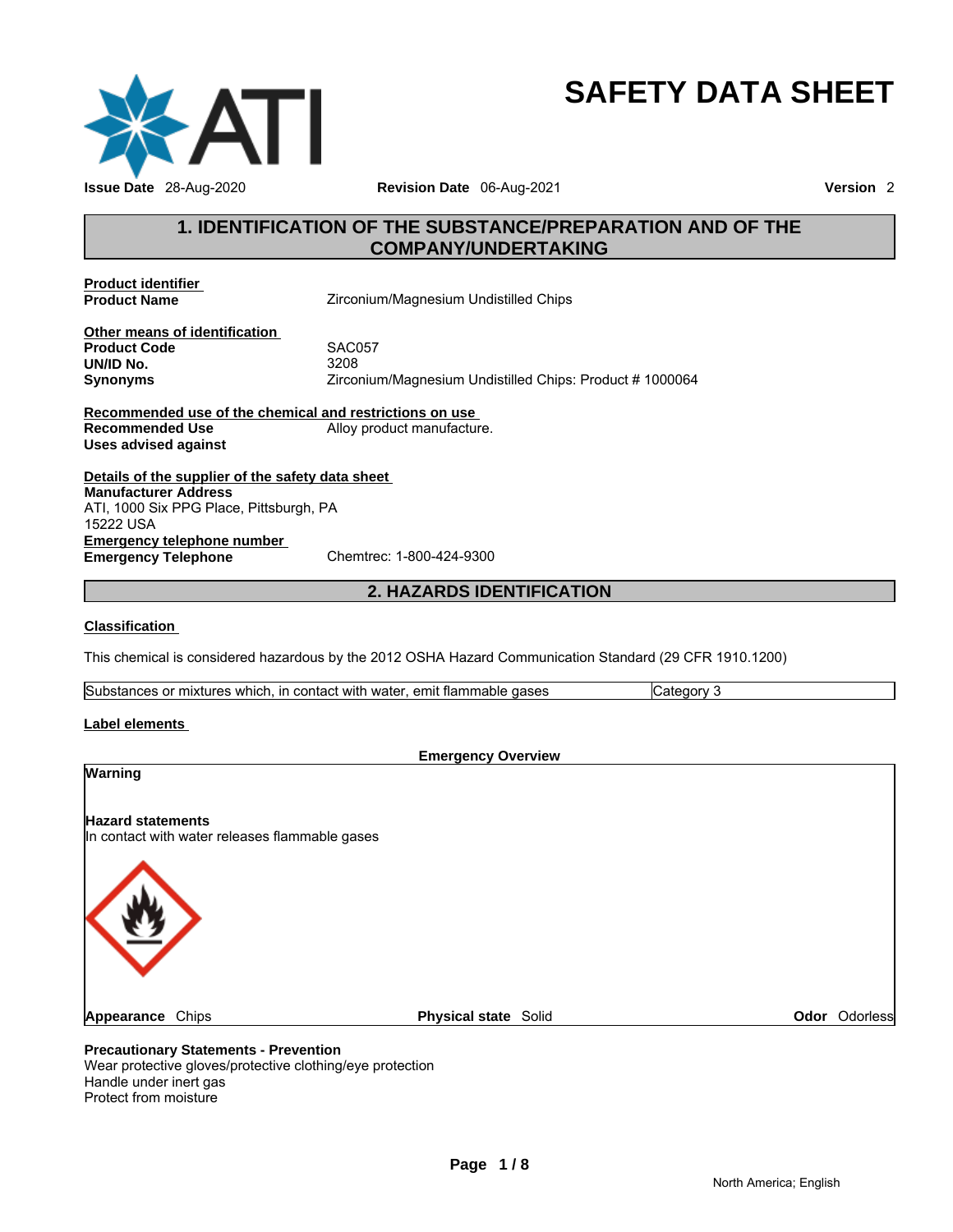#### **Precautionary Statements - Response**

In case of fire: Use salt (NaCl) or class D dry powder for extinction

**Precautionary Statements - Storage**

Store in a dry place Store in a closed container

# **Precautionary Statements - Disposal**

Dispose of contents/container to an approved waste disposal plant

#### **Hazards not otherwise classified (HNOC)**

Not applicable

#### **Other Information**

When product is subjected to welding, burning, melting, sawing, brazing, grinding, buffing, polishing, or other similar heat-generating processes, the following potentially hazardous airborne particles and/or fumes may be generated: Zinc, copper, magnesium, or cadmium fumes may cause metal fume fever.

#### **3. COMPOSITION/INFORMATION ON INGREDIENTS**

**Synonyms** Zirconium/Magnesium Undistilled Chips: Product # 1000064.

| <b>Chemical Name</b> | CAS No.   | Weight-%  |
|----------------------|-----------|-----------|
| Zirconium            | 7440-67-7 | $55 - 65$ |
| Magnesium            | 7439-95-4 | 35 - 45   |
| Magnesium Chloride   | 7786-30-3 | - -<br>д. |

# **4. FIRST AID MEASURES**

| <b>First aid measures</b>                                   |                                                                                                                               |
|-------------------------------------------------------------|-------------------------------------------------------------------------------------------------------------------------------|
| Eye contact                                                 | In the case of particles coming in contact with eyes during processing, treat as with any<br>foreign object.                  |
| <b>Skin Contact</b>                                         | None under normal use conditions.                                                                                             |
| <b>Inhalation</b>                                           | If fumes from reactions are inhaled, move to fresh air immediately. Call a physician or<br>poison control center immediately. |
| Ingestion                                                   | IF SWALLOWED: Call a POISON CENTER or doctor/physician if you feel unwell.                                                    |
| Most important symptoms and effects, both acute and delayed |                                                                                                                               |
| <b>Symptoms</b>                                             | None anticipated.                                                                                                             |
|                                                             | Indication of any immediate medical attention and special treatment needed                                                    |
| Note to physicians                                          | Treat symptomatically.                                                                                                        |

# **5. FIRE-FIGHTING MEASURES**

#### **Suitable extinguishing media**

Product not flammable in the form as distributed, flammable as finely divided particles or pieces resulting from processing of this product. Isolate large fires and allow to burn out. Smother small fires with salt (NaCl) or class D dry powder fire extinguisher.

#### **Unsuitable extinguishing media** Do not spray water on burning metal as an explosion may occur. This explosive characteristic is caused by the hydrogen and steam generated by the reaction of water with the burning material. If a fire occurs in the area, avoid water contact with the product to prevent evolution of hazardous gases.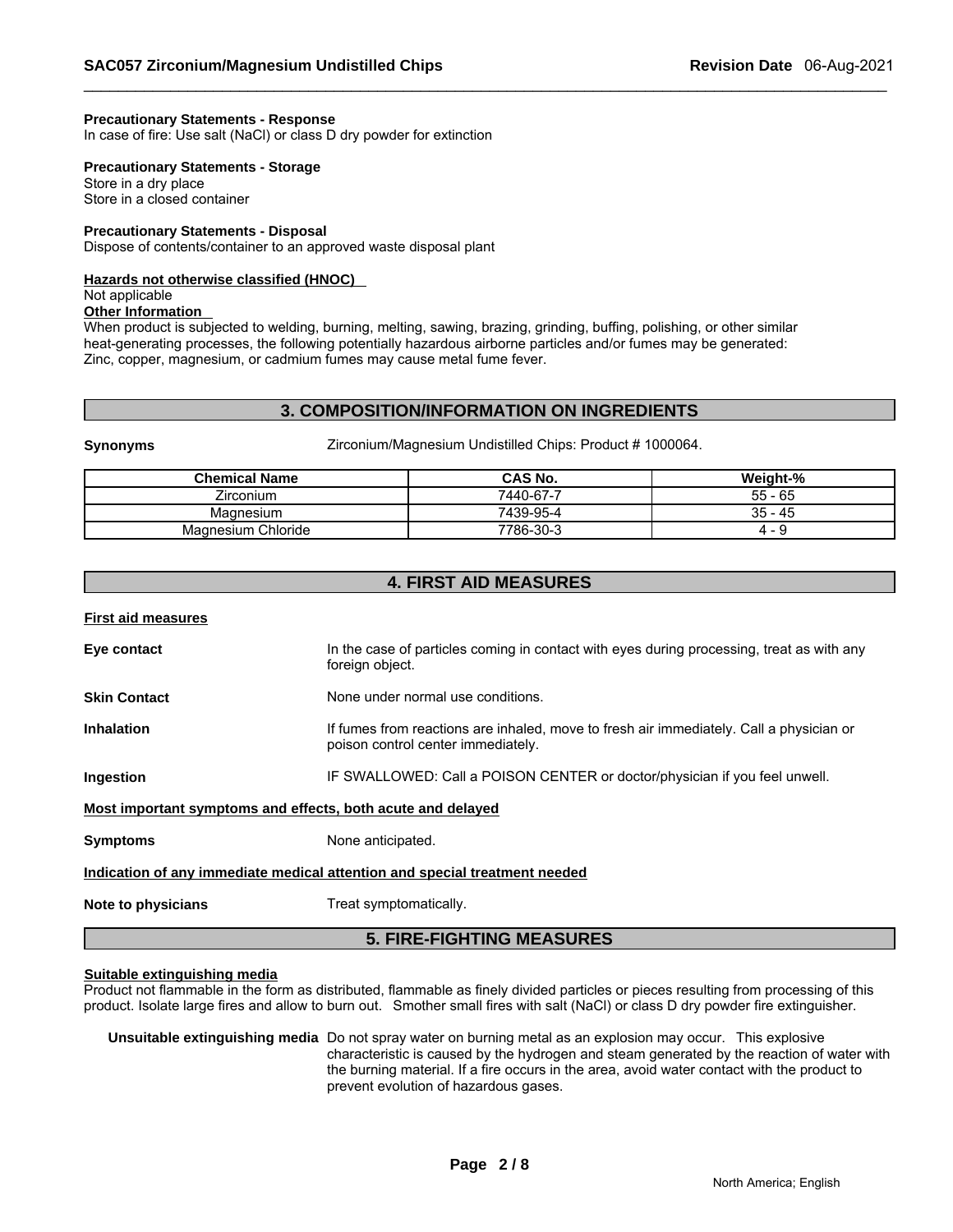#### **Specific hazards arising from the chemical**

Intense heat. Very fine, high surface area material resulting from processing this product may ignite spontaneously at room temperature. WARNING: Fine particles of this product may form combustible dust-air mixtures. Keep particles away from all ignition sources including heat, sparks, and flame. Prevent dust accumulations to minimize combustible dust hazard.

**Hazardous combustion products** Zinc, copper, magnesium, or cadmium fumes may cause metal fume fever. Hydrogen chloride gas may cause respiratory and/or eye irritation.

**Explosion data Sensitivity to Mechanical Impact** None. **Sensitivity to Static Discharge** None.

#### **Protective equipment and precautions for firefighters**

Firefighters should wear self-contained breathing apparatus and full firefighting turnout gear.

# **6. ACCIDENTAL RELEASE MEASURES**

#### **Personal precautions, protective equipment and emergency procedures**

|                                                      | <b>HANDI ING AND STORAGE</b><br>$\overline{ }$                                                                                                                                                                       |
|------------------------------------------------------|----------------------------------------------------------------------------------------------------------------------------------------------------------------------------------------------------------------------|
| Methods for cleaning up                              | Sweep or shovel material into dry containers. Avoid creating uncontrolled dust. Wash the<br>spill location thoroughly with water - remaining magnesium chloride residue would cause<br>the floor to become slippery. |
| <b>Methods for containment</b>                       | Prevent further leakage or spillage if safe to do so.                                                                                                                                                                |
| Methods and material for containment and cleaning up |                                                                                                                                                                                                                      |
| <b>Environmental precautions</b>                     | Collect spillage to prevent release to the environment.                                                                                                                                                              |
| <b>Environmental precautions</b>                     |                                                                                                                                                                                                                      |
| For emergency responders                             | Use personal protective equipment as required. Follow Emergency Response Guidebook,<br>Guide No. 138.                                                                                                                |
| <b>Personal precautions</b>                          | Use personal protective equipment as required.                                                                                                                                                                       |
|                                                      |                                                                                                                                                                                                                      |

#### **7. HANDLING AND STORAGE**

#### **Precautions for safe handling**

**Advice on safe handling** Very fine, high surface area material resulting from grinding, buffing, polishing, or similar processes of this product may ignite spontaneously at room temperature. WARNING: Fine particles of this product may form combustible dust-air mixtures. Keep particles away from all ignition sources including heat, sparks, and flame. Prevent dust accumulations to minimize combustible dust hazard. Protect from moisture. In contact with water releases flammable gases.

**Conditions for safe storage, including any incompatibilities**

**Storage Conditions** Keep away from heat, sparks, flame and other sources of ignition (i.e., pilot lights, electric motors and static electricity). Store in a dry place. Store in a closed container.

**Incompatible materials** Unintentional contact with water. Dissolves in hydrofluoric acid. Ignites in the presence of fluorine. When heated above 200°C, reacts exothermically with the following: Chlorine, bromine, halocarbons, carbon tetrachloride, carbon tetrafluoride, and freon.

# **8. EXPOSURE CONTROLS/PERSONAL PROTECTION**

#### **Control parameters**

| Chemic<br>Name<br>-01 | ACGII<br>۰.                                                                                         | OCUA DEI                     |
|-----------------------|-----------------------------------------------------------------------------------------------------|------------------------------|
| -<br>∠ırconıun        | $\sim$ $\sim$ $\sim$<br>$\sim$ $\sim$ $\sim$<br>$ma/m3$ .<br>$-$ man $-$<br>.na/r<br>חופ<br>$\cdot$ | TWA.<br>$m0/m3$ .<br>$\cdot$ |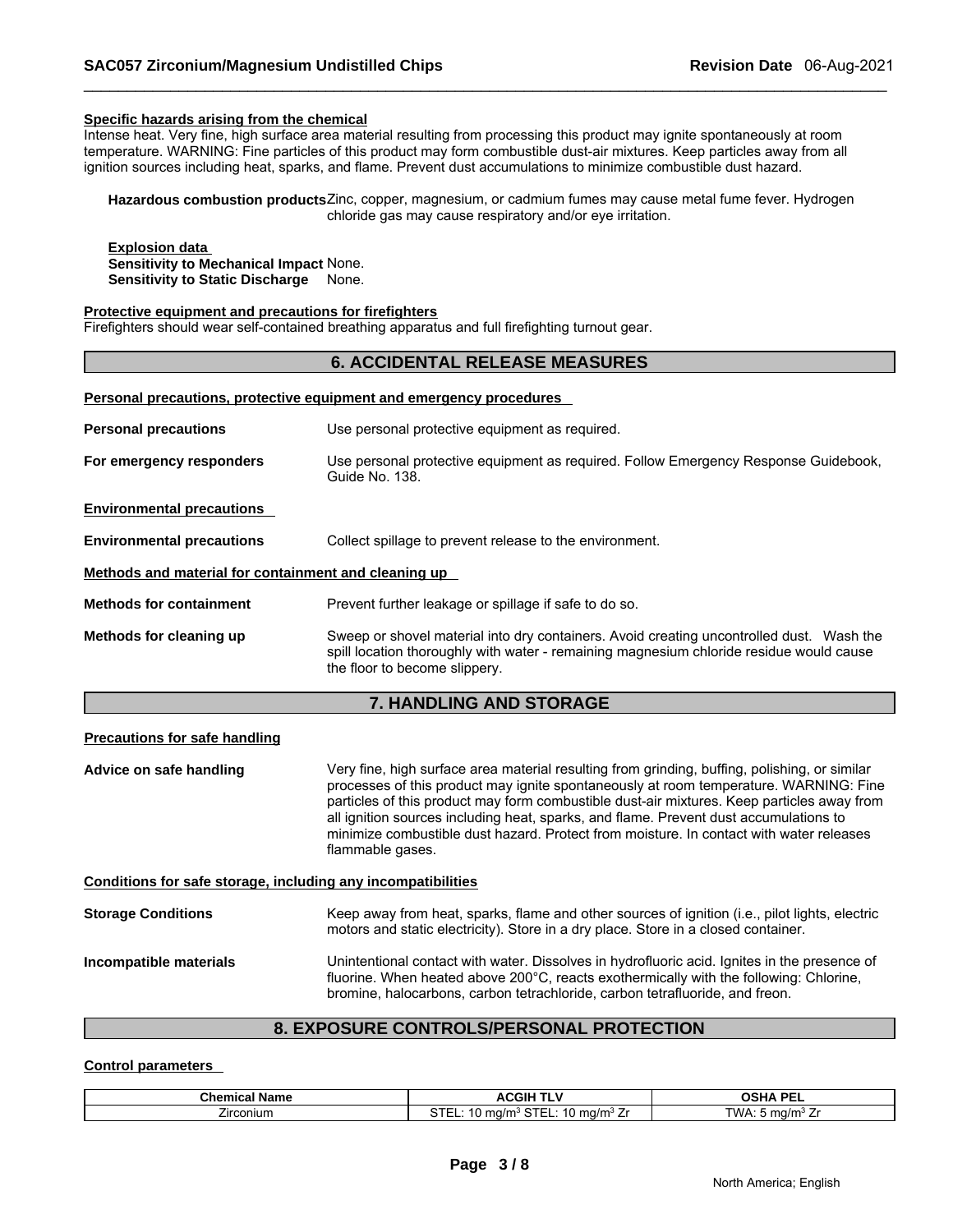| 7440-67-7                                                             | TWA: 5 mg/m <sup>3</sup> TWA: 5 mg/m <sup>3</sup> Zr<br>10 mg/m $3$ Zr                                                                                                                                                                                                                                                                                                          |  | (vacated) STEL: 10 mg/m <sup>3</sup> (vacated) STEL: |  |  |
|-----------------------------------------------------------------------|---------------------------------------------------------------------------------------------------------------------------------------------------------------------------------------------------------------------------------------------------------------------------------------------------------------------------------------------------------------------------------|--|------------------------------------------------------|--|--|
| Magnesium<br>7439-95-4                                                |                                                                                                                                                                                                                                                                                                                                                                                 |  |                                                      |  |  |
| Magnesium Chloride<br>7786-30-3                                       |                                                                                                                                                                                                                                                                                                                                                                                 |  |                                                      |  |  |
| <b>Appropriate engineering controls</b>                               |                                                                                                                                                                                                                                                                                                                                                                                 |  |                                                      |  |  |
| <b>Engineering Controls</b>                                           | Avoid generation of uncontrolled particles.                                                                                                                                                                                                                                                                                                                                     |  |                                                      |  |  |
| Individual protection measures, such as personal protective equipment |                                                                                                                                                                                                                                                                                                                                                                                 |  |                                                      |  |  |
| <b>Eye/face protection</b>                                            | When airborne particles may be present, appropriate eye protection is recommended. For<br>example, tight-fitting goggles, foam-lined safety glasses or other protective equipment that<br>shield the eyes from particles.                                                                                                                                                       |  |                                                      |  |  |
| Skin and body protection                                              | Fire/flame resistant/retardant clothing may be appropriate during hot work with the product.<br>Wear protective gloves.                                                                                                                                                                                                                                                         |  |                                                      |  |  |
| <b>Respiratory protection</b>                                         | When particulates/fumes/gases are generated and if exposure limits are exceeded or<br>irritation is experienced, proper approved respiratory protection should be worn.<br>Positive-pressure supplied air respirators may be required for high airborne contaminant<br>concentrations. Respiratory protection must be provided in accordance with current local<br>regulations. |  |                                                      |  |  |
| <b>General Hygiene Considerations</b>                                 | Handle in accordance with good industrial hygiene and safety practice.                                                                                                                                                                                                                                                                                                          |  |                                                      |  |  |

# **9. PHYSICAL AND CHEMICAL PROPERTIES**

# **Information on basic physical and chemical properties**

| <b>Physical state</b><br>Appearance<br>Color                                                                                                                                                                                                                                           | Solid<br>Chips<br>Metallic gray or silver | Odor<br><b>Odor threshold</b>                                                                                                                                       | <b>Odorless</b><br>Not applicable |
|----------------------------------------------------------------------------------------------------------------------------------------------------------------------------------------------------------------------------------------------------------------------------------------|-------------------------------------------|---------------------------------------------------------------------------------------------------------------------------------------------------------------------|-----------------------------------|
| <b>Property</b><br>рH<br>Melting point / freezing point<br>Boiling point / boiling range<br><b>Flash point</b>                                                                                                                                                                         | <b>Values</b>                             | Remarks • Method<br>Not applicable                                                                                                                                  |                                   |
| <b>Evaporation rate</b><br>Flammability (solid, gas)                                                                                                                                                                                                                                   |                                           | Not applicable<br>Product not flammable in the form as distributed.<br>flammable as finely divided particles or pieces<br>resulting from processing of this product |                                   |
| <b>Flammability Limit in Air</b><br><b>Upper flammability limit:</b><br>Lower flammability limit:<br>Vapor pressure<br>Vapor density<br><b>Specific Gravity</b>                                                                                                                        |                                           | Not applicable<br>Not applicable                                                                                                                                    |                                   |
| <b>Water solubility</b><br>Solubility in other solvents<br><b>Partition coefficient</b><br><b>Autoignition temperature</b><br><b>Decomposition temperature</b><br><b>Kinematic viscosity</b><br><b>Dynamic viscosity</b><br><b>Explosive properties</b><br><b>Oxidizing properties</b> | Not applicable<br>Not applicable          | Not applicable<br>Not applicable<br>Not applicable<br>Not applicable<br>Not applicable                                                                              |                                   |

**Other Information**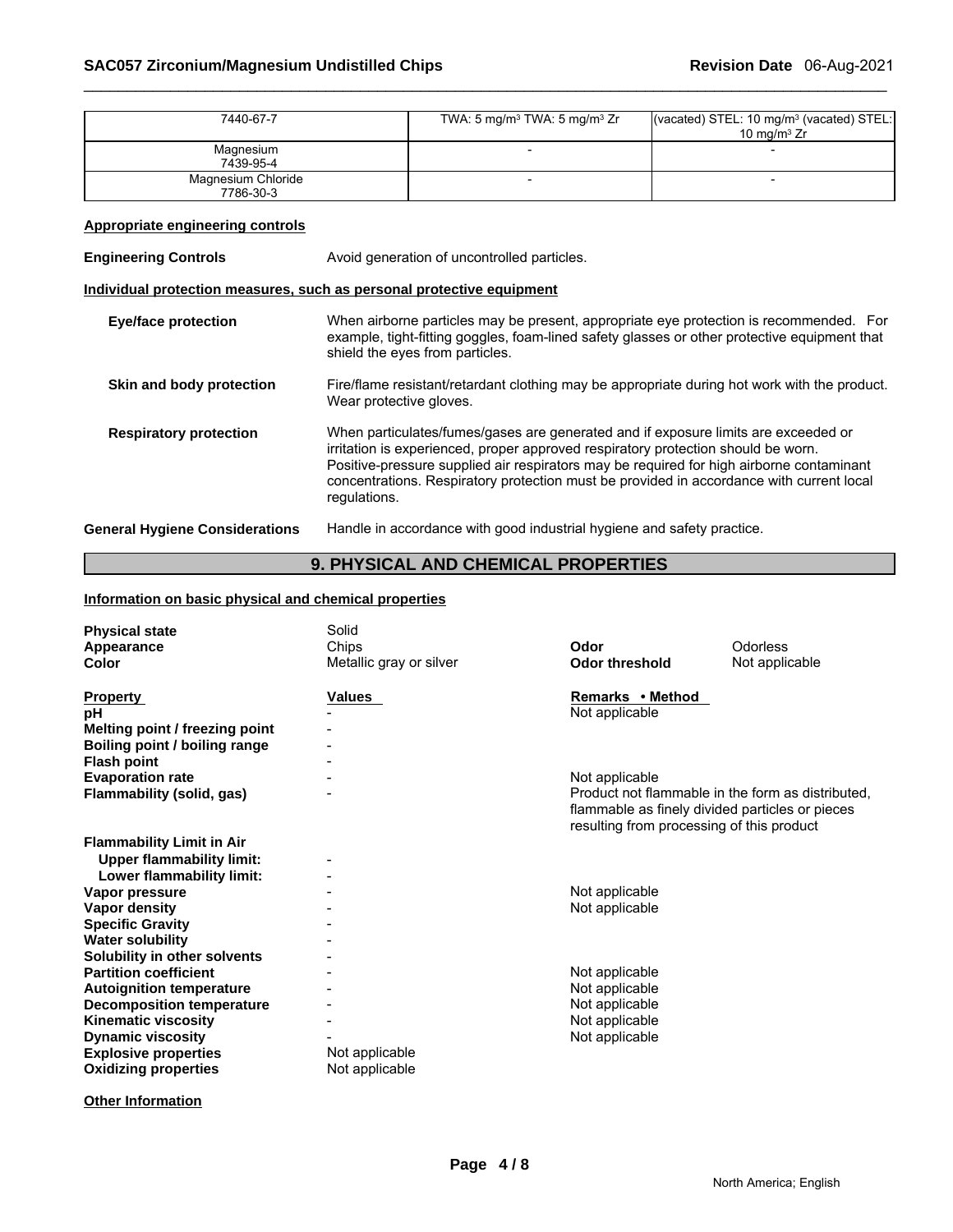| Softening point  | -              |
|------------------|----------------|
| Molecular weight |                |
| VOC Content (%)  | Not applicable |
| Density          |                |
| Bulk density     |                |
|                  |                |

# **10. STABILITY AND REACTIVITY**

**Reactivity** 

Reacts with water

#### **Chemical stability**

Stable under normal conditions.

#### **Possibility of Hazardous Reactions**

Reacts with water.

**Hazardous polymerization** Hazardous polymerization does not occur.

#### **Conditions to avoid**

Dust formation and dust accumulation. Unintentional contact with water. When mixed with water, heat, steam, and possibly hydrogen and hydrogen sulfide gas may be generated. Do not mix magnesium chloride with water except in a well-ventilated area, under conditions where heat and any gas that may evolve can easily dissipate.

#### **Incompatible materials**

Unintentional contact with water. Dissolves in hydrofluoric acid. Ignites in the presence of fluorine. When heated above 200°C, reacts exothermically with the following: Chlorine, bromine, halocarbons, carbon tetrachloride, carbon tetrafluoride, and freon.

#### **Hazardous Decomposition Products**

None while dry and cool. Magnesium chloride heated above 110°C in the presence of moisture will evolve hydrogen chloride fumes.

# **11. TOXICOLOGICAL INFORMATION**

#### **Information on likely routes of exposure**

# **Product Information**

| <b>Inhalation</b>   | Product not classified. |
|---------------------|-------------------------|
| Eye contact         | Product not classified. |
| <b>Skin Contact</b> | Product not classified. |
| Ingestion           | Product not classified. |

| <b>Chemical Name</b>            | Oral LD50         | <b>Dermal LD50</b> | <b>Inhalation LC50</b>   |
|---------------------------------|-------------------|--------------------|--------------------------|
| <b>Zirconium</b><br>7440-67-7   | $>$ 5000 mg/kg bw |                    | $>4.3$ mg/L              |
| Magnesium<br>7439-95-4          | $>2000$ mg/kg bw  |                    |                          |
| Magnesium Chloride<br>7786-30-3 | 5000 mg/kg bw     | $>$ 2000 mg/kg bw  | $\overline{\phantom{0}}$ |

#### **Information on toxicological effects**

**Symptoms** None known.

**Delayed and immediate effects as well as chronic effects from short and long-term exposure**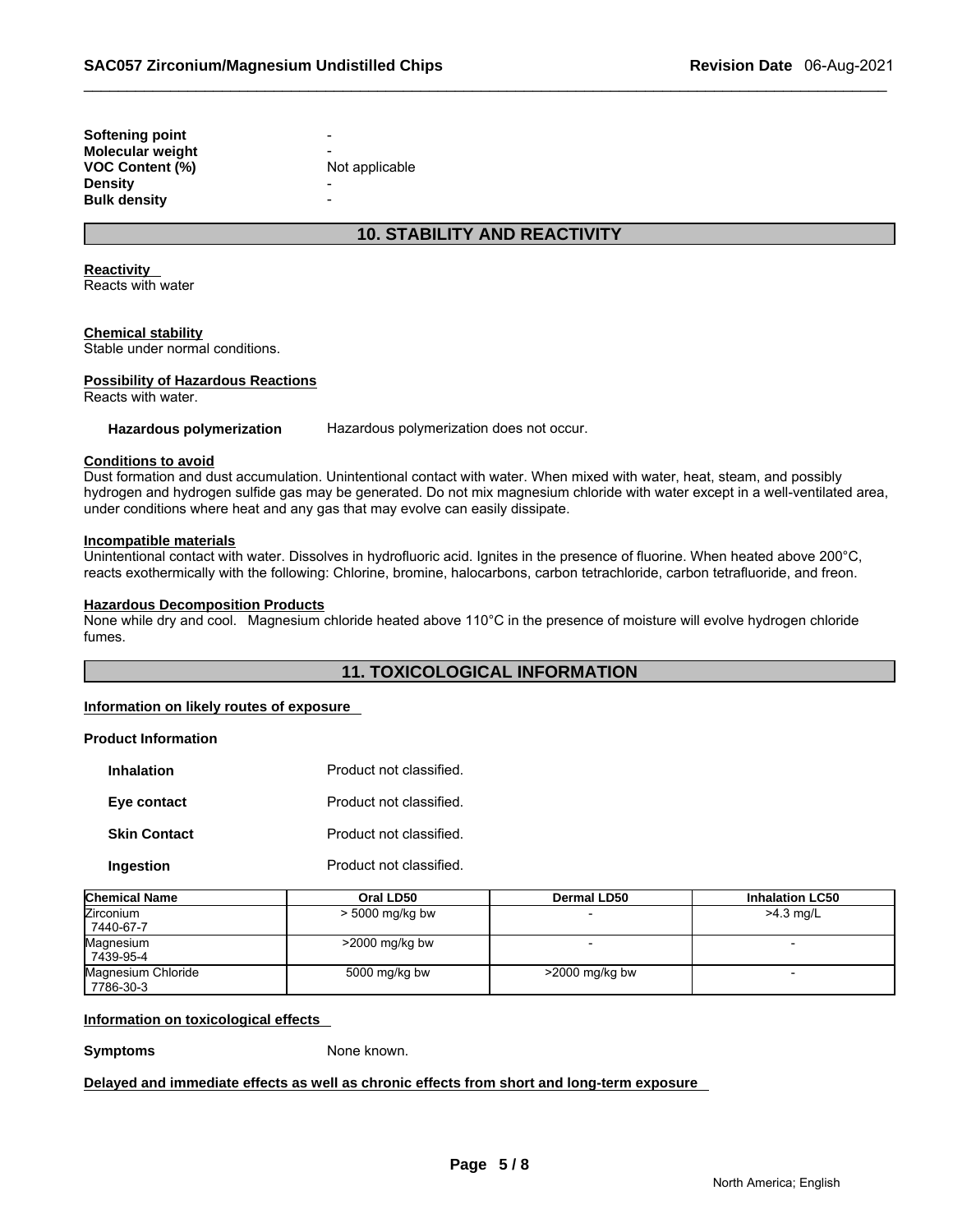| <b>Acute toxicity</b>             | Product not classified. |
|-----------------------------------|-------------------------|
| Skin corrosion/irritation         | Product not classified. |
| Serious eye damage/eye irritation | Product not classified. |
| <b>Sensitization</b>              | Product not classified. |
| Germ cell mutagenicity            | Product not classified. |
| Carcinogenicity                   | Product not classified. |
| <b>Reproductive toxicity</b>      | Product not classified. |
| <b>STOT - single exposure</b>     | Product not classified. |
| <b>STOT - repeated exposure</b>   | Product not classified. |
| <b>Aspiration hazard</b>          | Product not classified. |

# **12. ECOLOGICAL INFORMATION**

# **Ecotoxicity**

This product as shipped is not classified for aquatic toxicity.

| <b>Chemical Name</b> | Algae/aquatic plants                                   | Fish                       | <b>Toxicity to</b><br>microorganisms | <b>Crustacea</b>                                        |
|----------------------|--------------------------------------------------------|----------------------------|--------------------------------------|---------------------------------------------------------|
| <b>Zirconium</b>     | The 14 d NOEC of zirconium. The 96 h LL50 of zirconium |                            |                                      | The 48 h EC50 of zirconium                              |
| 7440-67-7            | dichloride oxide to Chlorella                          | to Danio rerio was greater |                                      | dioxide to Daphnia magna                                |
|                      | vulgaris was greater than                              | than 74.03 mg/L.           |                                      | was greater than 74.03 mg                               |
|                      | 102.5 mg of Zr/L.                                      |                            |                                      | of $Zr/L$ .                                             |
| Magnesium            | The 72 h EC50 of                                       | The 96 h LC50 of           | The 3 h EC50 of magnesium            | The 48 h LC50 of                                        |
| 7439-95-4            | magnesium chloride                                     | magnesium chloride to      | chloride hexahydrate for             | magnesium chloride to                                   |
|                      | hexahydrate to                                         | Pimephales promelas was    |                                      | activated sludge was greater Ceriodaphnia dubia was 225 |
|                      | Desmodesmus subspicatus                                | 541 mg of Mg/L.            | than 108 mg of Mg/L.                 | mg of Mg/L.                                             |
|                      | was greater than 12 mg of                              |                            |                                      | The 48 h LC50 of                                        |
|                      | Mg/L.                                                  |                            |                                      | magnesium chloride                                      |
|                      |                                                        |                            |                                      | hexahydrate to Daphnia                                  |
|                      |                                                        |                            |                                      | Imagna was 322 mg of Mg/L.                              |
| Magnesium Chloride   | The 72 h EC50 of                                       | The 96 h LC50 of           | The 3 h EC50 of magnesium            | The 48 h LC50 of                                        |
| 7786-30-3            | magnesium chloride to                                  | magnesium chloride to      | chloride for activated sludge        | magnesium chloride                                      |
|                      | Desmodesmus subspicatus                                | Pimephales promelas was    | was greater than 900 mg of           | hexahydrate to Daphnia                                  |
|                      | was greater than 100 mg of                             | 2119.3 mg of MgCl2/L.      | MgCl2/L.                             | magna was 548.4 mg of                                   |
|                      | MqCl2/L.                                               |                            |                                      | MqCl2/L.                                                |

# **Other adverse effects**

# **13. DISPOSAL CONSIDERATIONS**

| Waste treatment methods |                                                                                                        |
|-------------------------|--------------------------------------------------------------------------------------------------------|
| Disposal of wastes      | Disposal should be in accordance with applicable regional, national and local laws and<br>regulations. |
| Contaminated packaging  | Disposal should be in accordance with applicable regional, national and local laws and<br>regulations. |

This product contains one or more substances that are listed with the State of California as a hazardous waste.

# **14. TRANSPORT INFORMATION**

**DOT**<br> **DOT**<br> **DOMID No.**<br> **Regulated**<br> **Regulated**<br> **Regulated UN/ID No.**<br>Proper shipping name

Metallic substance, water reactive, n.o.s. (Magnesium Chloride)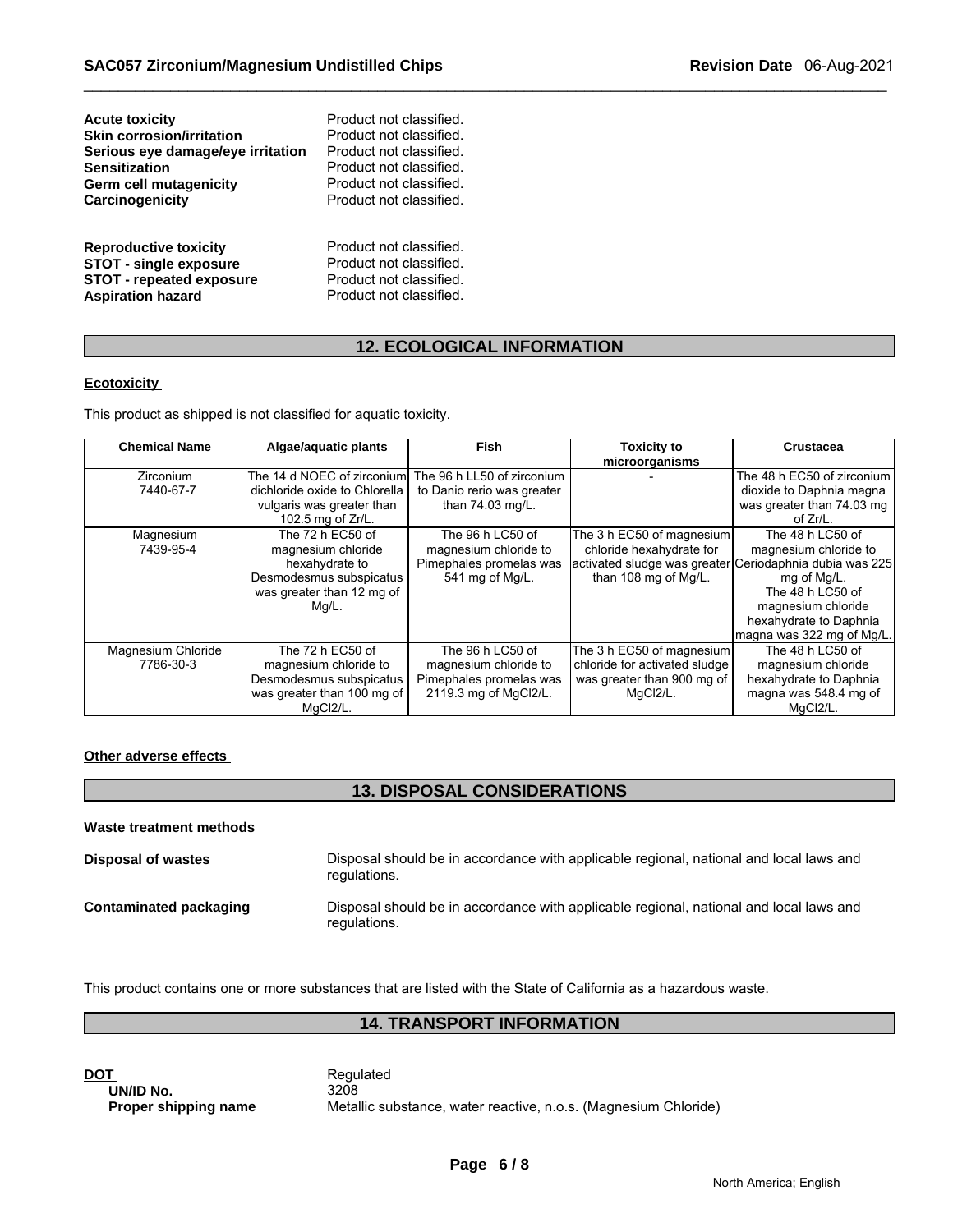| <b>Hazard Class</b>             | 4.3                |
|---------------------------------|--------------------|
| <b>Packing Group</b>            | Ш                  |
| <b>Special Provisions</b>       | IB8. IP4. T1. TP33 |
| <b>Emergency Response Guide</b> | 138                |
| <b>Number</b>                   |                    |

# **15. REGULATORY INFORMATION**

| <b>International Inventories</b> |          |
|----------------------------------|----------|
| TSCA                             | Complies |
| <b>DSL/NDSL</b>                  | Complies |
| <b>EINECS/ELINCS</b>             | Complies |
| <b>ENCS</b>                      | Complies |
| <b>IECSC</b>                     | Complies |
| <b>KECL</b>                      | Complies |
| <b>PICCS</b>                     | Complies |
| <b>AICS</b>                      | Complies |

#### **Legend:**

 **TSCA** - United States Toxic Substances Control Act Section 8(b) Inventory

 **DSL/NDSL** - Canadian Domestic Substances List/Non-Domestic Substances List

 **EINECS/ELINCS** - European Inventory of Existing Chemical Substances/European List of Notified Chemical Substances

 **ENCS** - Japan Existing and New Chemical Substances

 **IECSC** - China Inventory of Existing Chemical Substances

 **KECL** - Korean Existing and Evaluated Chemical Substances

 **PICCS** - Philippines Inventory of Chemicals and Chemical Substances

 **AICS** - Australian Inventory of Chemical Substances

#### **US Federal Regulations**

#### **SARA 313**

Section 313 of Title III of the Superfund Amendments and Reauthorization Act of 1986 (SARA). This product does not contain any chemicals which are subject to the reporting requirements of the Act and Title 40 of the Code of Federal Regulations, Part 372

| SARA 311/312 Hazard Categories    |     |
|-----------------------------------|-----|
| Acute health hazard               | No  |
| <b>Chronic Health Hazard</b>      | No  |
| Fire hazard                       | No  |
| Sudden release of pressure hazard | No  |
| <b>Reactive Hazard</b>            | Yes |

#### **CWA (Clean Water Act)**

This product does not contain any substances regulated as pollutants pursuant to the Clean Water Act (40 CFR 122.21 and 40 CFR 122.42)

#### **CERCLA**

This material, as supplied, does not contain any substances regulated as hazardous substances under the Comprehensive Environmental Response Compensation and Liability Act (CERCLA) (40 CFR 302) or the Superfund Amendments and Reauthorization Act (SARA) (40 CFR 355). There may be specific reporting requirements at the local, regional, or state level pertaining to releases of this material

#### **US State Regulations**

#### **California Proposition 65**

This product does not contain any Proposition 65 chemicals

#### **U.S. State Right-to-Know Regulations**